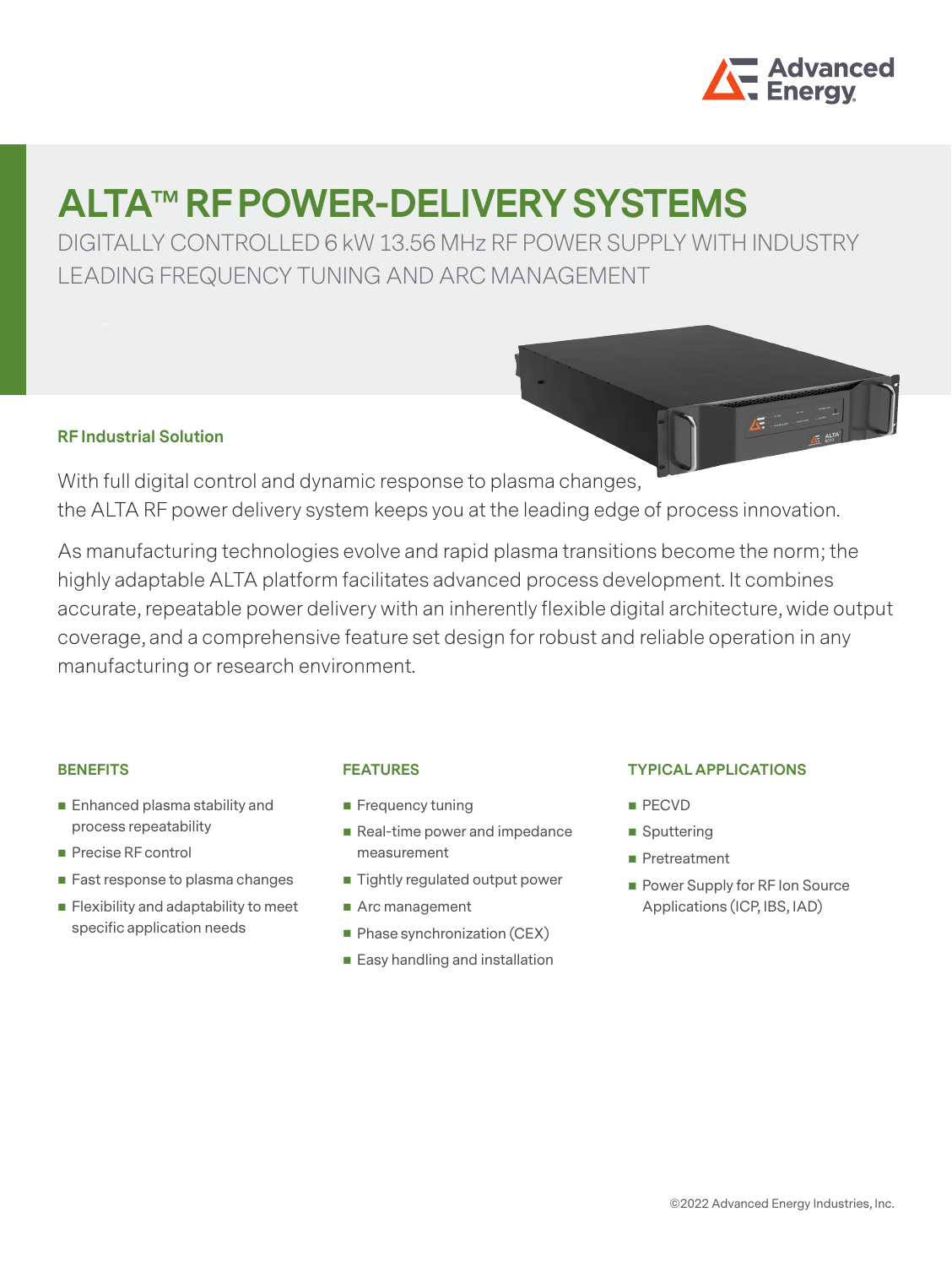## **ALTA™ 6 kW RF POWER-DELIVERY SYSTEMS**

### **Digital Architecture**

The ALTA platform's digital architecture allows extremely precise process measurement and control, as well as the adaptability to keep pace with increasing manufacturing demands. Advanced functions are easily integrated without the lead times and integration issues associated with products requiring hardware changes.

### **Arc Management**



- Protect your process with fast, effective arc management technology.
- Reduce particle contamination, feature distortion, and equipment damage.
- Rapid output power shutdown extinguishes arc events to prevent process interruptions.
- Arc suppression can be synchronized for multiple generators, maximizing effectiveness of arc control.



### **Above, reflected power is minimized ~150 µsec after plasma power set point change.**

- Reduce tune time for faster ignition and plasma stability.
- $\blacksquare$  Prevent excessive shift in impedance.
- Matching network adaptable.
- Settable tune thresholds and intelligent retuning technology.
- **Fast tuning and repeatable power delivery during** short process steps.

## **Frequency Tuning Advanced Power Impedance Measurement**

ALTA RF power supplies measure plasma characteristics in real time and detect changes with extreme sensitivity. This enables high-accuracy power output and repeatable performance.



**ALTA Power and Impedance Measurement Rivals the Accuracy of a Network Analyzer.**

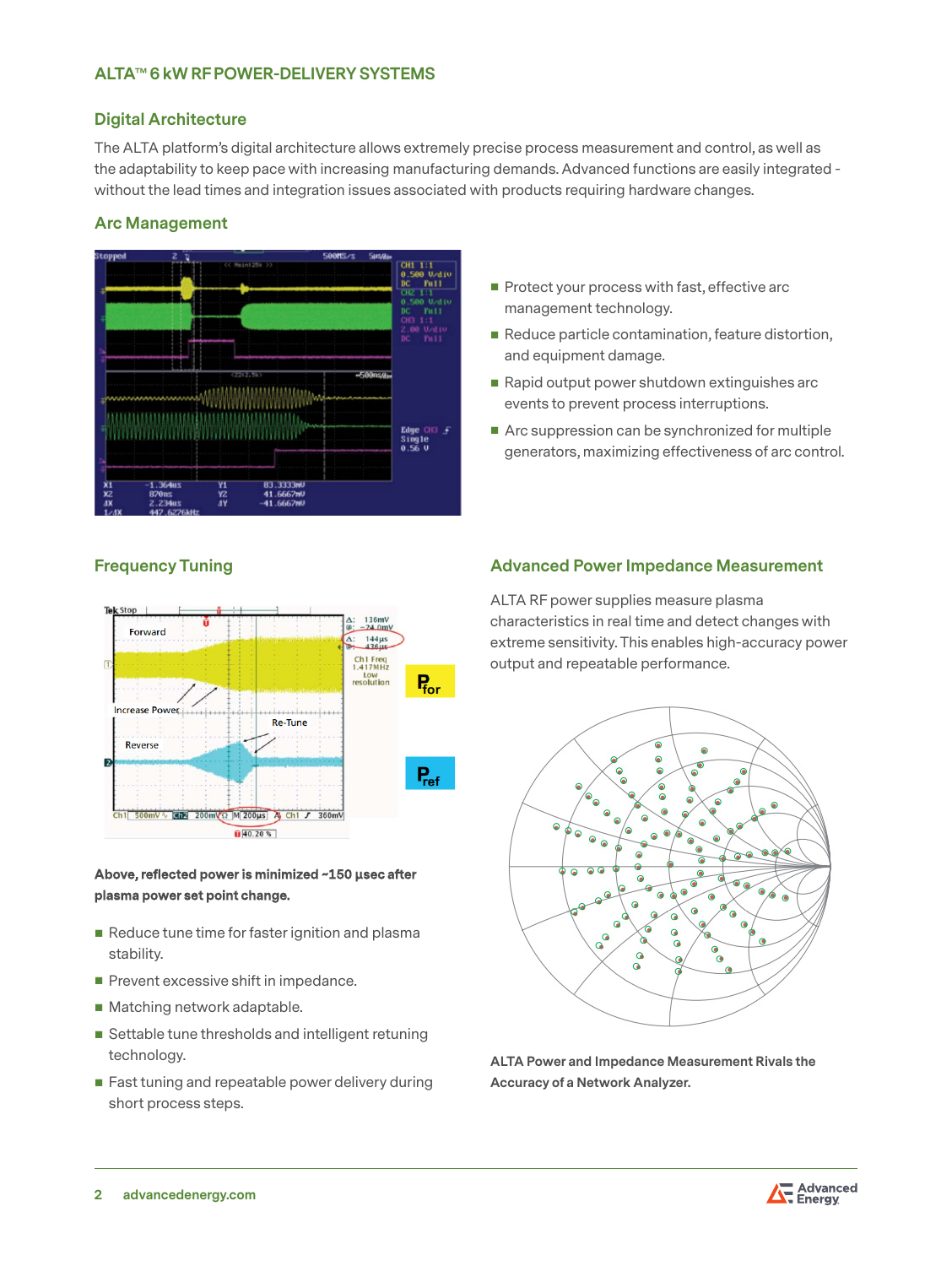# **Basic Specifications**

| <b>General Specifications</b>     |                                                                                                                                 |
|-----------------------------------|---------------------------------------------------------------------------------------------------------------------------------|
| <b>RF</b> Power                   | 6 kW                                                                                                                            |
| Frequency                         | 13.56 MHz                                                                                                                       |
| <b>Typical Tune Time</b>          | $< 10$ ms                                                                                                                       |
| Power Accuracy into<br>$50\Omega$ | $\pm 1$ W or $\pm 1\%$ of set point, whichever is greater.<br>Into 3:1 VSWR: ±1 W or ±2% of set point, whichever is<br>greater. |
| Available Serial<br>Interfaces    | RS-232, Ethernet, DeviceNet <sup>®</sup> , Profibus, Profinet,<br>EtherCAT <sup>®</sup>                                         |
| Input Voltage                     | 400 - 480 VAC, 60 Hz                                                                                                            |
| Cooling                           | Air & Water                                                                                                                     |



# **Dimensions**



Unit: [mm] inch





# **Rear Utilities and Connections**